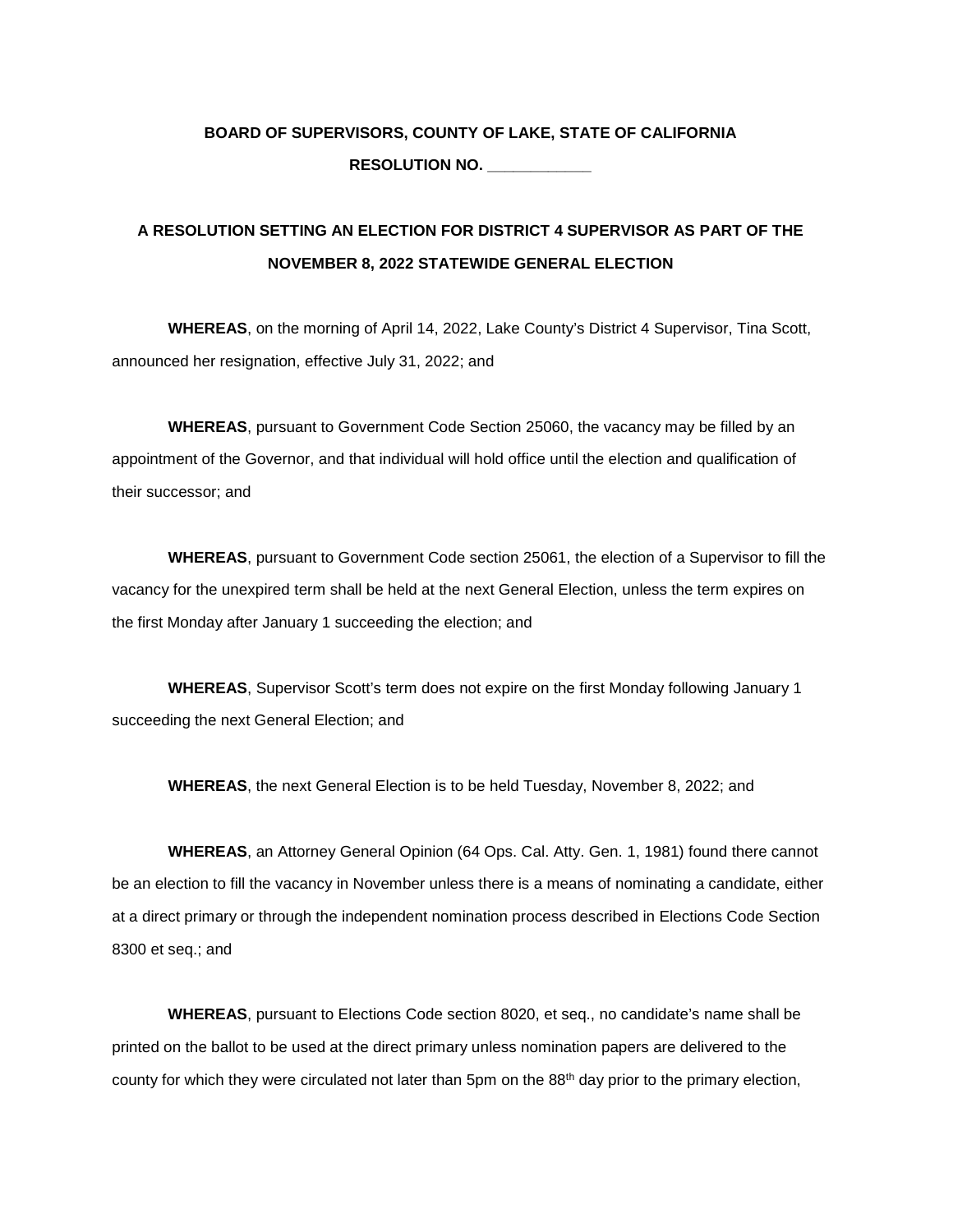# **A RESOLUTION SETTING AN ELECTION FOR DISTRICT 4 SUPERVISOR AS PART OF THE NOVEMBER 8, 2022 STATEWIDE GENERAL ELECTION**

and Supervisor Scott's announcement of resignation came on the 54<sup>th</sup> day prior to the primary election, and the independent nomination process must therefore be employed; and

**WHEREAS**, because Elections Code Section 21506 provides the term of office of any supervisor who has been elected and whose term of office has not expired shall not be affected by any change in the boundaries of the district from which the Supervisor was elected, and Supervisor Scott's term has not expired, the supervisorial district boundaries that apply to this election shall be the 2011 district boundaries, and not the new boundaries adopted by the Board of Supervisors in 2021.

**NOW, THEREFORE, BE IT RESOLVED by the Lake County Board of Supervisors of the County of Lake, State of California, as follows:**

- 1. The above Recitals are true and correct and incorporated by this reference.
- 2. An election will be held at the November 8, 2022 General Election.
- 3. The independent nomination process, as described in Elections Code 8300 et seq., will be employed, in lieu of a direct primary process.
- 4. The period to file nomination papers will begin July 18, 2022, and will conclude at 5pm on August 12, 2022.
- 5. The duly nominated candidate who secures a plurality of the vote in the November General Election will be sworn in and assume office on the 1st Tuesday following January 1, 2023.
- 6. The individual elected to fill the vacancy will serve the remainder of the term, expiring the  $1<sup>st</sup>$ Monday following January 1, 2025.
- 7. District boundaries that apply to this election will be those in place at the time Supervisor Scott was elected to this current term, adopted by the Board of Supervisors in 2011.
- 8. The Registrar of Voters is authorized to take any necessary and appropriate action, and execute any necessary documents, in order to ensure the election for District 4 Supervisor is properly called.